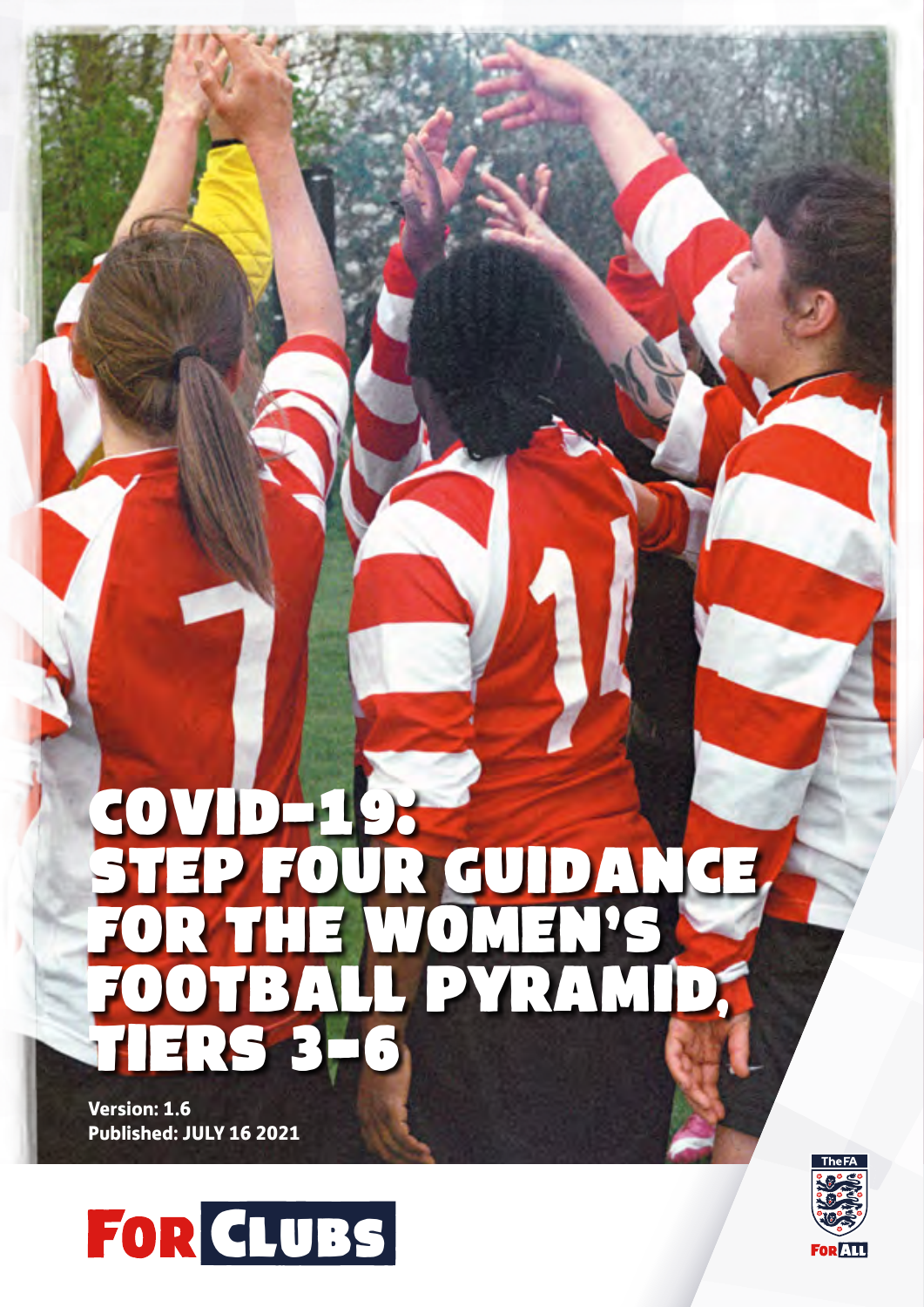## COVID-19: STEP FOUR GUIDANCE FOR THE WOMEN'S FOOTBALL PYRAMID, TIERS 3–6

**We want to thank you in advance for playing your vital part in helping our great game get going again. By observing Government guidance and the football-specific protocols, let's work together to ensure the transition back to enjoying football is as smooth and safe as possible. Naturally, we'll provide any updates if any are required going forward.**

**THIS GUIDANCE FOR STEP FOUR COMES INTO EFFECT ON MONDAY 19TH JULY. UNTIL THEN PLEASE FOLLOW FA GUIDANCE FOR STEP THREE, WHICH CAN BE FOUND ON THE FALL ASSESS** 

**IT IS EXTREMELY IMPORTANT THAT CLUBS, PLAYERS, COACHES, MATCH OFFICIALS, LEAGUE OFFICIALS, VOLUNTEERS, PARENTS, CARERS, AND FACILITY PROVIDERS READ AND UNDERSTAND THIS GUIDANCE ON WHAT YOU CAN AND CANNOT DO AS PART OF THE LATEST STEP OF THE GOVERNMENT'S ROADMAP.**

**IT IS IMPERATIVE THAT CLUBS STILL CONTINUALLY RISK ASSESS HOW TO ENSURE PLAYERS ARE ARE REDUCING OR PREVENTING CLOSE CONTACT SCENARIOS, TO MANAGE THE RISK OF ISOLATION CAUSING MATCHES IN THE WOMEN'S FOOTBALL PYRAMID, TIERS 3-6, BEING POSTPONED.** 

### **A SUMMARY OF WHAT YOU NEED TO KNOW ABOUT STEP FOUR OF THE GOVERNMENT'S ROADMAP OUT OF LOCKDOWN**

On Monday 19th July, as part of the next step of the Government's roadmap out of national lockdown, there will be further changes to the restrictions on football.

The summary key points are below, with more detail on subsequent pages:

- **1.** On-field adaptions for playing football are no longer required.
- **2.** No limits of how many people can meet.
- **3.** One-metre-plus rule is removed.
- **4.** The **[definition of close contact](https://www.gov.uk/government/publications/guidance-for-contacts-of-people-with-possible-or-confirmed-coronavirus-covid-19-infection-who-do-not-live-with-the-person/guidance-for-contacts-of-people-with-possible-or-confirmed-coronavirus-covid-19-infection-who-do-not-live-with-the-person)** remains the same, however the rules on self-isolation will be changing from the 16th August for those fully vaccinated.
- **5.** Face coverings no longer required by law, but recommended in crowded indoor settings and may be mandated by some organisations.
- **6.** Changing rooms can be used, however Clubs should manage this to minimise use where possible to avoid participants being in a crowded area for a prolonged time thus triggering close contact.
- **7.** No capacity limits for spectators, but good practice is encouraged.
- **8.** Hospitality is permitted without restrictions.
- **9.** Use of Test and Trace and QR codes are no longer mandated, but clubs can continue to do this, if they wish.
- **10. [Free NHS lateral flow testing](https://www.gov.uk/order-coronavirus-rapid-lateral-flow-tests)** is available to clubs and The FA encourages clubs to take this up.
- **11.** No domestic travel restrictions. Participants should continue to follow Government advice on international travel for any fixtures/tournaments.

**This guidance document applies to The Women's Football Pyramid, Tiers 3-6. Whilst similar, guidance for all youth and adult football and futsal, including all formats of the game, both indoors and outdoors, can be found on www.TheFA.com.**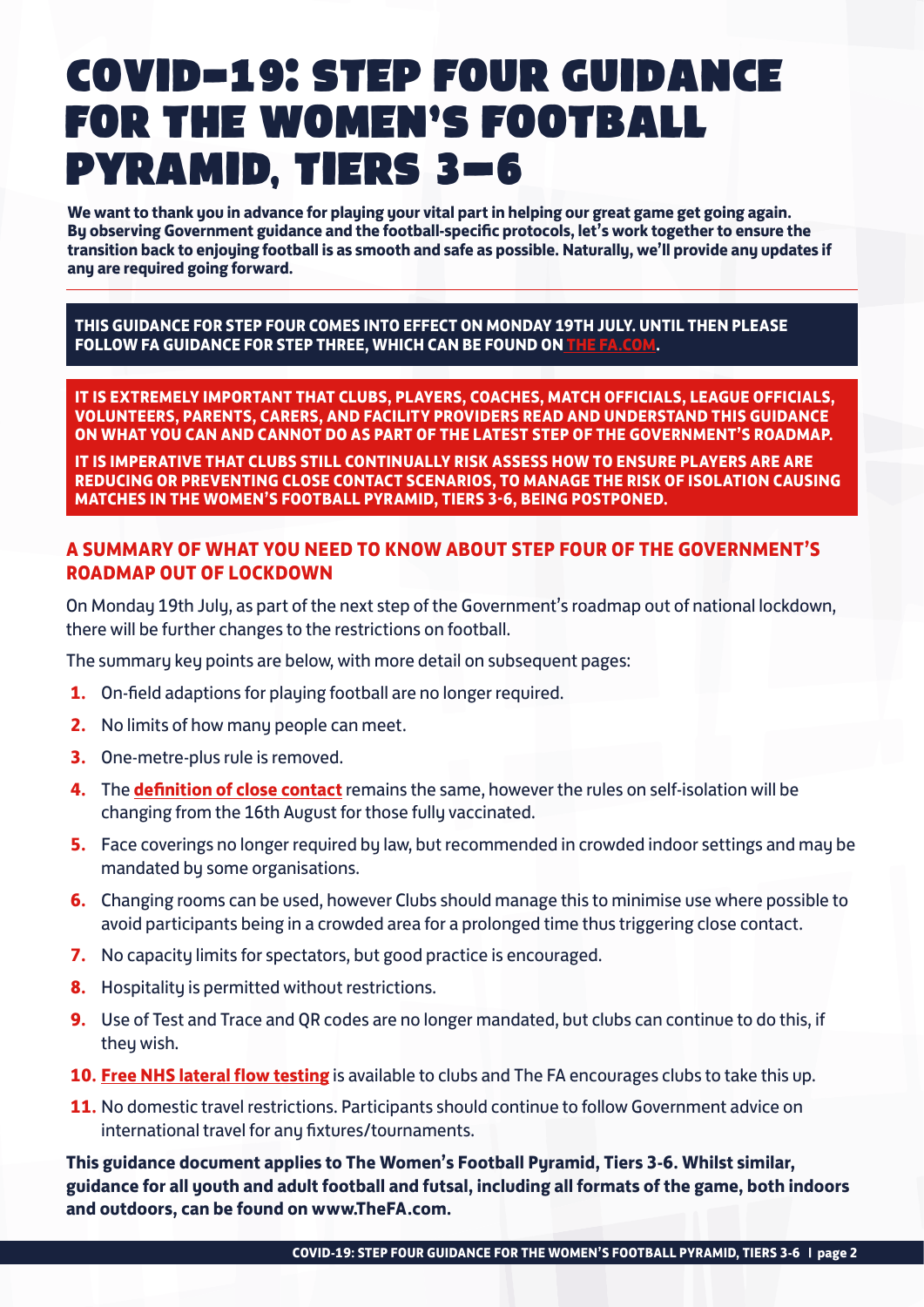### COVID-19: STEP FOUR GUIDANCE FOR THE WOMEN'S FOOTBALL PYRAMID, TIERS 3-6 (CONTINUED)

#### **DETAILED GUIDANCE ON STEP FOUR RESTRICTIONS FOR THE WOMEN'S FOOTBALL PYRAMID, TIERS 3-6**

#### **ADAPTATIONS TO THE GAME**

In previous FA guidance, we set out the adaptations that were required to the playing of the game, to align to the Government's team sports framework. This included not prolonging elements of the game where players will be in close proximity (i.e. free kicks and corners) and avoiding team huddles and handshakes (for example).

As part of step four, these adaptations will no longer be required by the Government and so have been removed from The FA guidance. However, clubs and leagues should consider whether they should tailor their approach, as needed (for example, continuing to discourage players from shaking hands or maintaining distancing in and around the field of play such as dugouts).

#### **CLOSE CONTACT AND SELF-ISOLATION**

It is important to note that the **[definition of close contact](https://www.gov.uk/government/publications/guidance-for-contacts-of-people-with-possible-or-confirmed-coronavirus-covid-19-infection-who-do-not-live-with-the-person/guidance-for-contacts-of-people-with-possible-or-confirmed-coronavirus-covid-19-infection-who-do-not-live-with-the-person)** remains the same in step four. Examples of close contact include:

- Face-to-face contact under one metre for any length of time – including talking to someone or being coughed on;
- Being within 1 metre of each other for one minute or longer;
- Being within 2 metres of each other for more than 15 minutes in total in one day;
- Travelling in the same private vehicle.

**If a player tests positive on a team there is not a need for the other players to self-isolate (or a game to be postponed), unless they were in close contact, have been contacted by Test and Trace, have developed symptoms or tested positive themselves. Therefore, players and clubs should consider how they can reduce the likelihood of close contact occurring.** 

**From the 16th August, those who are fully vaccinated and under-18s will not have to self-isolate, unless they test positive for Covid or develop symptoms, in which case they must isolate. There must also be a two-week (14 day) gap between your second vaccination and this exemption coming into effect. If you are over 18 and not fully vaccinated, you will still need to isolate if you come into close contact with someone with Covid.** 

**It is important to note that players must continue to selfassess and if they are experiencing any symptoms and awaiting a test result, they must stay at home.**

#### **MASKS AND SOCIAL DISTANCING**

In step four, the use of masks will become voluntary in all settings, with the Government advising people to use their personal judgement and to take responsibility, depending on the situation. Government advice is that the use of masks reduce risks to people (both yourselves and those around you) in crowded spaces. Please also note that businesses and organisations may still require masks to be used.

All businesses and facilities will be able to open in step four, with no caps on capacity (indoors or outdoors).

#### **QR CODES**

There will be no legal requirement for use of QR codes of collection of Test and Trace data, however businesses and facilities can continue to do this, if they wish.

#### **CHANGING ROOMS**

Changing rooms can be used. However, given that the definition of close contact is not changing, participants should consider this and minimise use of changing facilities where possible, to avoid prolonged contact with others which could trigger an isolation requirement should a participant test positive.

Clubs and facilities may also wish to consider taking precautions to avoid close contact, for example, asking participants to socially distance and ensure thorough ventilation.

#### **FREE LATERAL FLOW TESTS**

The FA strongly recommends clubs may wish to follow Government guidance and consider following a communitytesting programme. You can find details on this **[here](https://www.gov.uk/guidance/surge-testing-for-new-coronavirus-covid-19-variants?priority-taxon=774cee22-d896-44c1-a611-e3109cce8eae)**. **Clubs should consider implementing a testing policy for players and staff 48 hours prior to any fixture.**

Rapid lateral flow tests help to find cases in people who may have no symptoms but are still infectious and can give the virus to others. These are currently distributed free by the Government and you can order packs to be sent to a home address. Where clubs do follow the twice-weekly free community Government testing programme, according to recently published PHE guidance they would meet the criteria for a Low-Risk Pathway, meaning certain first aid restrictions during Covid-19 can be lifted in this situation. **More information can be found in our First Aid guidance on TheFA.com.**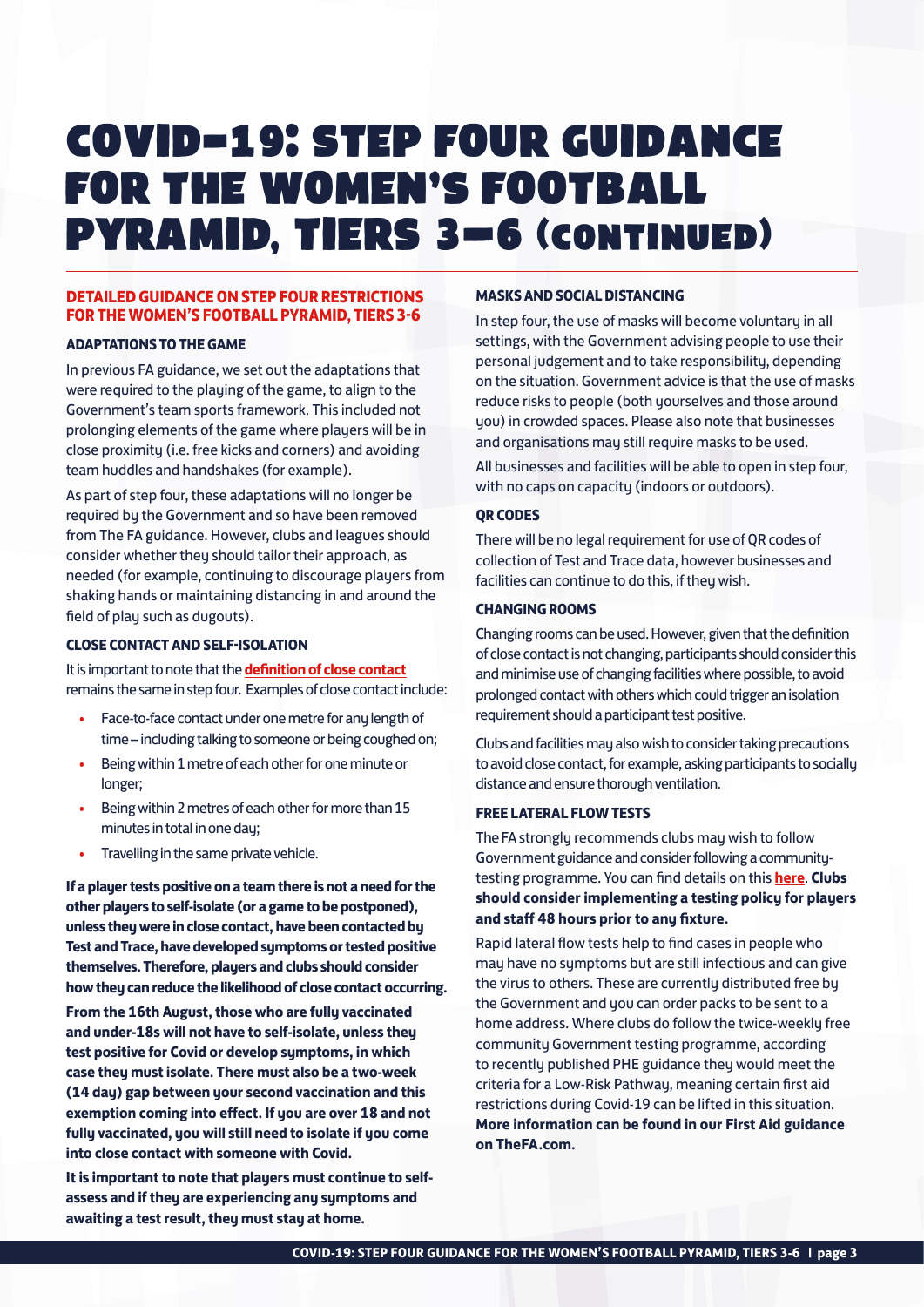### COVID-19: STEP FOUR GUIDANCE FOR GRASSROOTS FOOTBALL (continued)

#### **TRAVEL**

All participants may travel to games with no restrictions in place for domestic travel. Any international travel should be in line with **[Government advice](https://www.gov.uk/government/speeches/international-travel-from-amber-list-countries-and-territories)**.

Players and clubs should consider how they can reduce the likelihood of close contact occurring especially on travelling to and from fixtures.

#### **SPECTATORS**

As part of step four, there are no limits on spectators and clubs can work to the capacity limit of the ground of which they play at. Clubs are encouraged to agree limits with their local authority or Safety Advisory Group, where applicable.

Clubs should plan (and risk assess) to make the attendance of spectators to be as safe as possible for all. Some measures that clubs should consider include:

- Encourage spectators to follow hygiene best practice and guidance i.e. signage, hand sanitisers;
- Continue to maintain & encourage social distancing whenever possible;
- Encourage spectators to respect the rules of the venue they are attending, including arriving at the venue in good time;
- Wear face masks in crowded indoor areas, such as moving around clubhouses;
- Make use of Government supplied Lateral Flow Tests and take one before attending and reminding supporters that if your LFT is positive or you have any doubt about your health, to not attend;
- To encourage those fully vaccinated or with a negative lateral flow test to download their Covid pass in the NHS app.

#### **HOSPITALITY**

All outdoor and indoor hospitality will be allowed as part of step four and can operate without any restrictions on capacity limits. Or how people order food and drink.

#### **KEEPING YOUR CLUBHOUSE AND EQUIPMENT CLEAN**

Keeping your clubhouse clean will reduce the risk of passing the infection onto other people. To achieve this, your cleaning procedures should be thorough and rigorous. A cleaning schedule could include:

- Daily cleaning throughout the clubhouse and facility;
- Identifuing high-contact touch points for more regular cleaning (e.g. door handles, grab rails, vending machines);
- Frequent cleaning of work areas and equipment between use;
- Cleaning of shared training equipment after each individual use;
- Having waste facilities and more frequent rubbish collection;
- Removing any non-essential items that may be difficult to clean.

The FA is working with its recently-appointed official hygiene partner, Dettol, to support the return of the grassroots game. You can find more information **[here](https://www.thefa.com/about-football-association/covid-19)**.

#### **INSPECTING THE EXISTING CONDITION OF YOUR FACILITY**

If parts of your facility have not been used for some time, a thorough building inspection and walk-round will allow you to identify any issues and damage. This will help you plan what work needs to be carried out and should include water quality (e.g. for Legionella and other contaminates), drains, gas services, ventilation, alarms/safety systems and pest control.

#### **FINAL CONSIDERATIONS**

The guidance you are reading is FOR ALL – players, coaches, club officials, club welfare officers, match officials, league officials, first-aiders, volunteers, parents/carers, facility providers and spectators. It is also for clubs and football facility providers and should be read in conjunction with the updated additional guidance for providers of indoor and outdoor football facilities, which is available on TheFA.com.

Before moving to step four, clubs should carry out a risk assessment and record the procedures and checks put in place. It's essential everyone is clear about the restrictions and works together to manage social distancing, strict hand hygiene and the other protocols set out in this document.

Clubs should also update their medical emergency action plan around player care and strictly follow the first-aid guidance document published by The FA, without exception. This is both to protect players and any club member who is trying to aid the player if an emergency arises.

As noted above, The FA is working with its recentlyappointed official hygiene partner, Dettol, to support the safe continuation of the game. You can find more information **[here](https://playon.dettol.co.uk)**.

**Whenever this document refers to finding further information on TheFA.com, you'll find it [here](https://www.thefa.com/about-football-association/covid-19)**